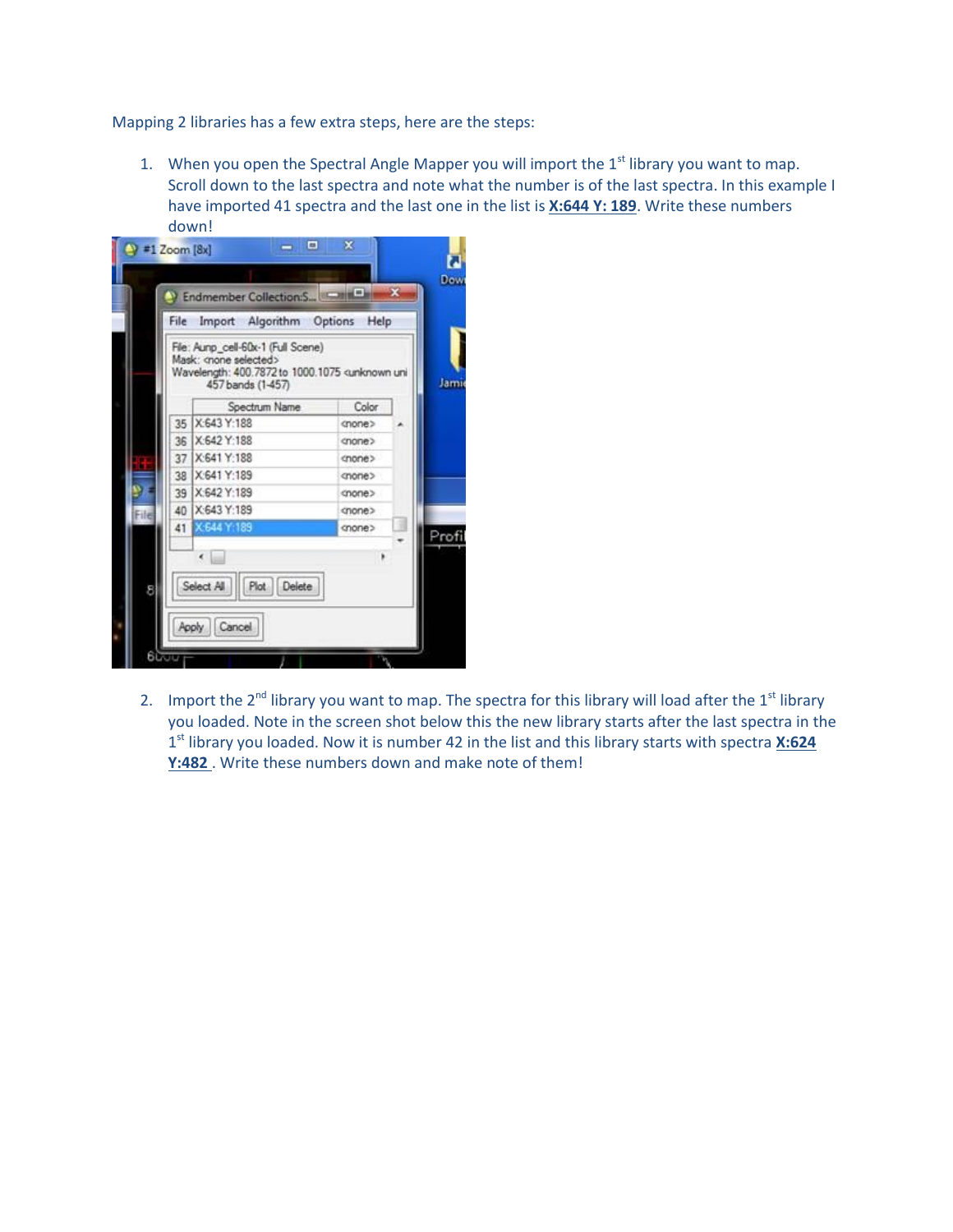|      | File                                                                                                                                                 | Import Algorithm Options Help |               |              |       |  |
|------|------------------------------------------------------------------------------------------------------------------------------------------------------|-------------------------------|---------------|--------------|-------|--|
|      | File: Aunp_cell-60x-1 (Full Scene)<br>Mask: < none selected><br>Wavelength: 400.7872 to 1000.1075 <unknown units=""><br/>457 bands (1-457)</unknown> |                               |               |              |       |  |
|      |                                                                                                                                                      | Spectrum Name                 | Color         | $\mathbf{g}$ |       |  |
|      | 35                                                                                                                                                   | X:643 Y:188                   | cnone>        | $S_{Dt}$     |       |  |
|      | 36                                                                                                                                                   | X:642 Y:188                   | cnone>        | Spe          |       |  |
|      | 37                                                                                                                                                   | X:641 Y:188                   | cnone>        | Spe          |       |  |
|      | 38                                                                                                                                                   | X:641 Y:189                   | <none></none> | Spe          |       |  |
|      | 39                                                                                                                                                   | X:642 Y:189                   | onone         | Spe          |       |  |
| File | 40                                                                                                                                                   | X:643 Y:189                   | <none></none> | Spe          |       |  |
|      | 41                                                                                                                                                   | X:644 Y:189                   | cnone         | Spe          |       |  |
|      | 42                                                                                                                                                   | X 624 Y 482                   | chone>        | Sp.          | ofile |  |
|      | 43                                                                                                                                                   | X-624 Y-48148                 | cnone>        | Spe          |       |  |
|      | 44                                                                                                                                                   | X:619 Y:475                   | cnone>        | Spe          |       |  |
| 8    | 45                                                                                                                                                   | X:615 Y:473                   | <none></none> | Spe          |       |  |
|      | 46                                                                                                                                                   | X:620 Y:470                   | <none></none> | Spr          |       |  |
|      | 47                                                                                                                                                   | X-624 Y:471                   | cnone>        | Spr          |       |  |
| 6    | 48                                                                                                                                                   | X:621 Y:476                   | <none></none> | Spe          |       |  |
|      | 49                                                                                                                                                   | X:617 Y:483                   | cnone>        | Spe          |       |  |
|      |                                                                                                                                                      |                               |               |              |       |  |
|      |                                                                                                                                                      | Plot Delete<br>Select All     |               |              |       |  |
|      |                                                                                                                                                      |                               |               |              |       |  |

- 3. Now press the "Select All" button to highlight all the spectra from the 2 libraries. Hit "Apply" and run the rest of the SAM dialogue.
- 4. Once the Classification file is open in the Available bands list you can overlay it by going to the image and selecting "Overlay" and then "Classification".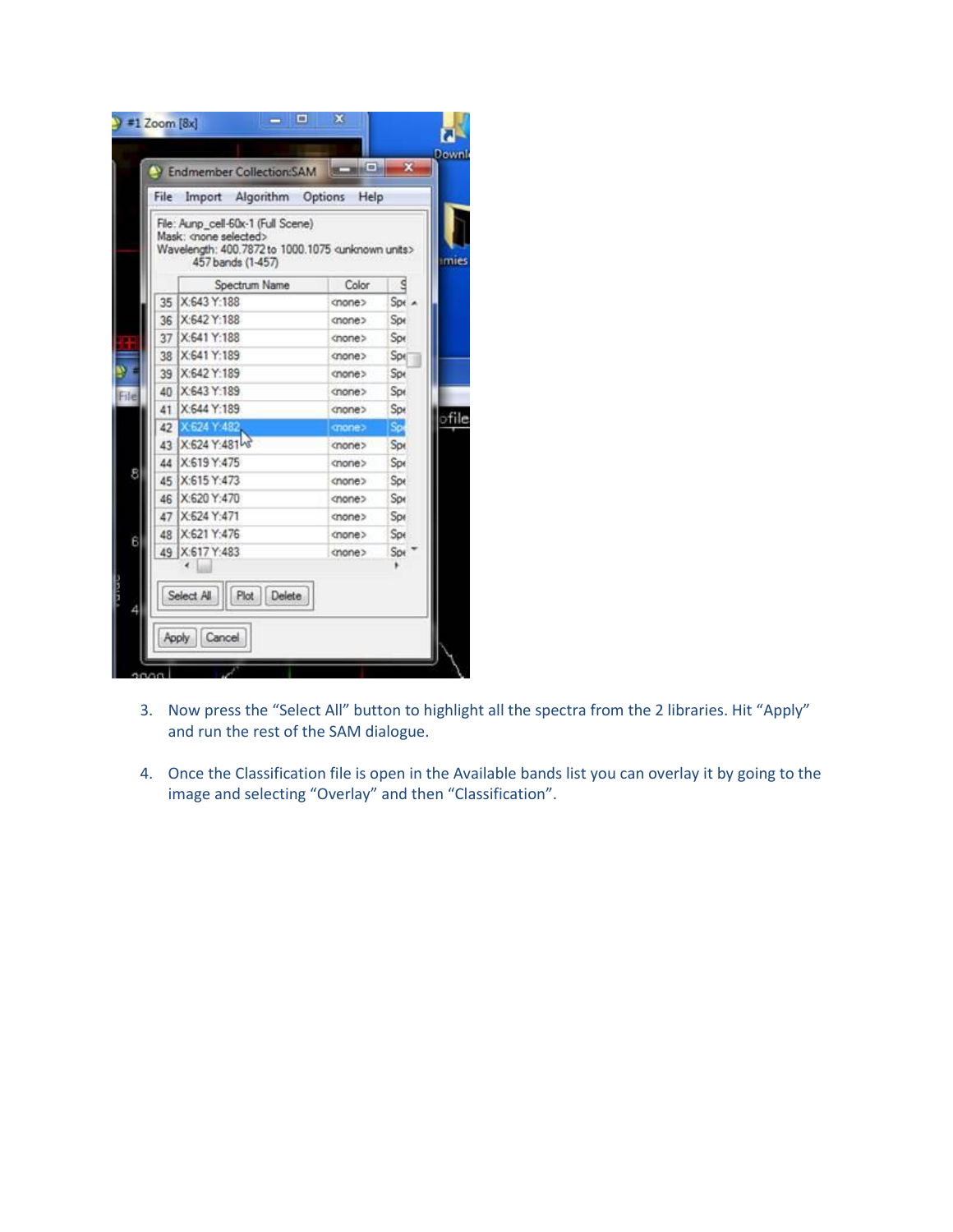

5. When "Interactive Class Tool" window opens you can overlay all the spectra from both libraries by right clicking any of the colored boxes. All classified pixels (positively matched spectra) will show up as colors and unclassified pixels (no matching spectra) will show up as black pixels.



6. Now you will have to merge the spectra into each library into one color. In the "Interactive Class Tool" window select "Options" and then "Merge Classes". The "Interactive Merge Classes" window will open.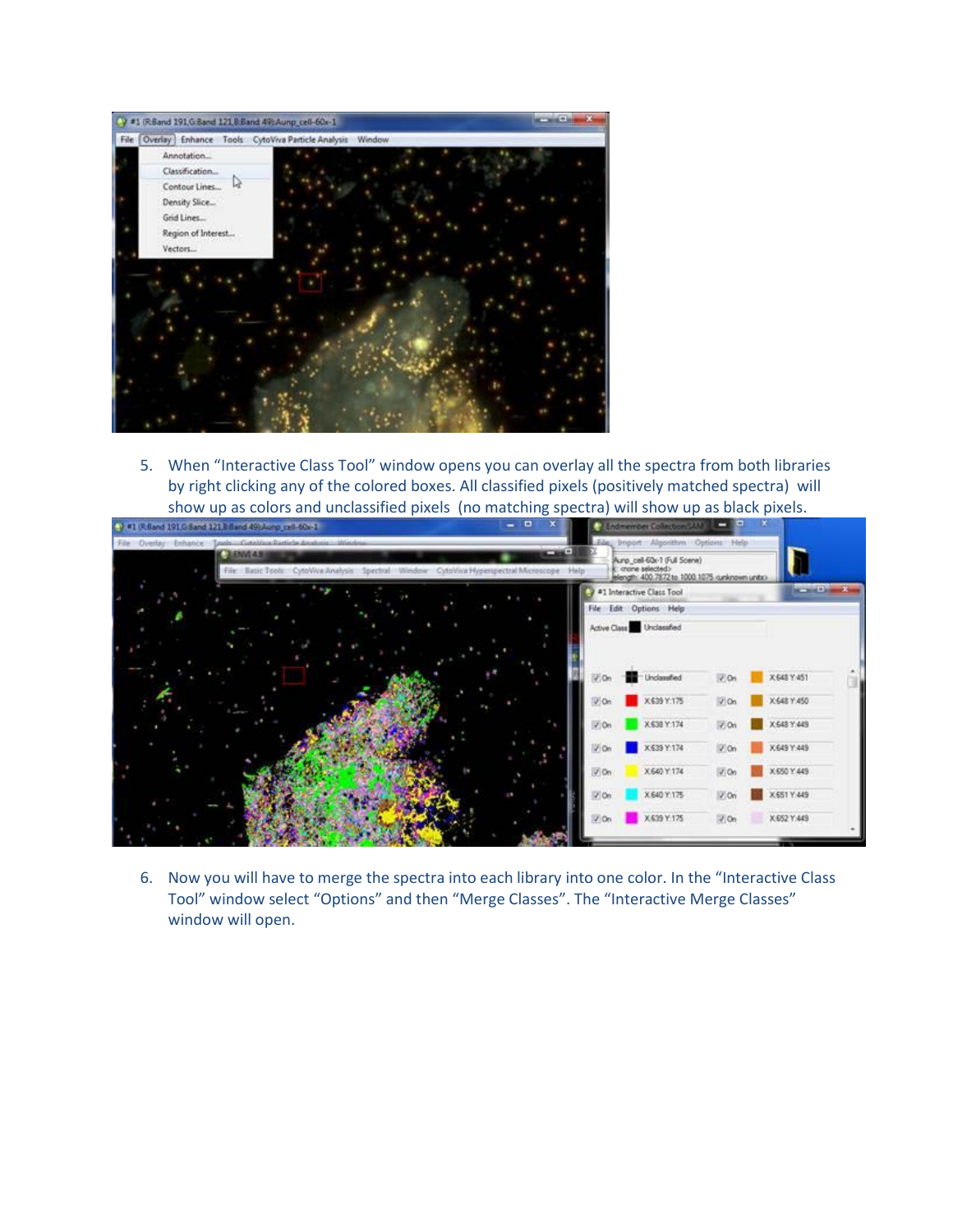|                            | #1 Interactive Class Tool                                     |             | <b>REPORT OF ALL</b> |
|----------------------------|---------------------------------------------------------------|-------------|----------------------|
|                            | File Edit Options Help                                        |             |                      |
| <b>Active Class</b>        | Class distribution                                            |             |                      |
|                            | Edit class colors/names                                       |             |                      |
|                            | Merge classes                                                 |             |                      |
|                            | Mean for active class                                         |             | 5451                 |
| $\sqrt{0n}$                | Mean for all classes                                          |             |                      |
| $J$ On                     | Stats for active class                                        |             | 450                  |
|                            | Stats for all classes                                         |             |                      |
| $V$ On                     | Calculate Covariance with Stats<br>Associated stats data file |             | 449                  |
| $V$ On                     |                                                               |             | 1449                 |
|                            | Class Transparency                                            |             |                      |
| $V$ On                     | Hide Window                                                   |             | 1:449                |
| $\sqrt{0n}$                | X 640 Y.175<br>$V$ On                                         | X65TY.449   |                      |
|                            |                                                               |             |                      |
| $\sqrt{0n}$                | X 639 Y:175<br>$V$ On                                         | X 652 Y 449 |                      |
|                            |                                                               |             |                      |
|                            | Interactive Merge Classes                                     | ×           |                      |
|                            |                                                               |             |                      |
|                            | <b>Base Class</b>                                             |             |                      |
| X:639 Y:175                |                                                               |             |                      |
| X:638 Y:174                |                                                               |             |                      |
| X:639 Y:174                |                                                               |             |                      |
| X:640 Y:174                |                                                               |             |                      |
| X:640 Y:175<br>X:639 Y:175 |                                                               |             |                      |
| X:638 Y:175                |                                                               |             |                      |
| X:637 Y:175                |                                                               |             |                      |
| X:637 Y:176                |                                                               |             |                      |
|                            | Classes to Merge into Base                                    |             |                      |
| Unclassified               |                                                               |             |                      |
| X:639 Y:175                |                                                               |             |                      |
| X:638 Y:174                |                                                               |             |                      |
| X:639 Y:174                |                                                               |             |                      |
| X:640 Y:174                |                                                               |             |                      |
| X:640 Y:175<br>X:639 Y:175 |                                                               |             |                      |
| X-638 Y:175                |                                                               |             |                      |
| X:637 Y:175                |                                                               |             |                      |
| X:637 Y:176                |                                                               |             |                      |
| X:638 Y:176                |                                                               |             |                      |
| X:639 Y:176                |                                                               |             |                      |
| X:640 Y:176                |                                                               |             |                      |
| X-627 Y:173                |                                                               |             |                      |
| X:628 Y:173                |                                                               |             |                      |
|                            | Number of items selected: 0                                   |             |                      |
|                            | Select All Items   Clear All Items                            |             |                      |
|                            |                                                               |             |                      |
| OK                         | Cancel                                                        |             |                      |
|                            |                                                               |             |                      |
|                            |                                                               |             |                      |

7. To make all spectra in the first library the same color select the first spectra in the list after the "Unclassified" spectra at the top. This is the base spectra all the others will be merged with to be represented as one color. Then in the "Classes to Merge into Base" dialogue highlight the second spectra (the one under the first spectra which is the Base now) and hold down the Shift Key. Then while holding Shift Key scroll down to the last spectra in that library which is spectra number **X:644 Y:189** . This is the spectra we noted from Step 1 of these instructions. Hit "OK" and all these spectra will then turn the same color as the Base Spectra, which will default as RED.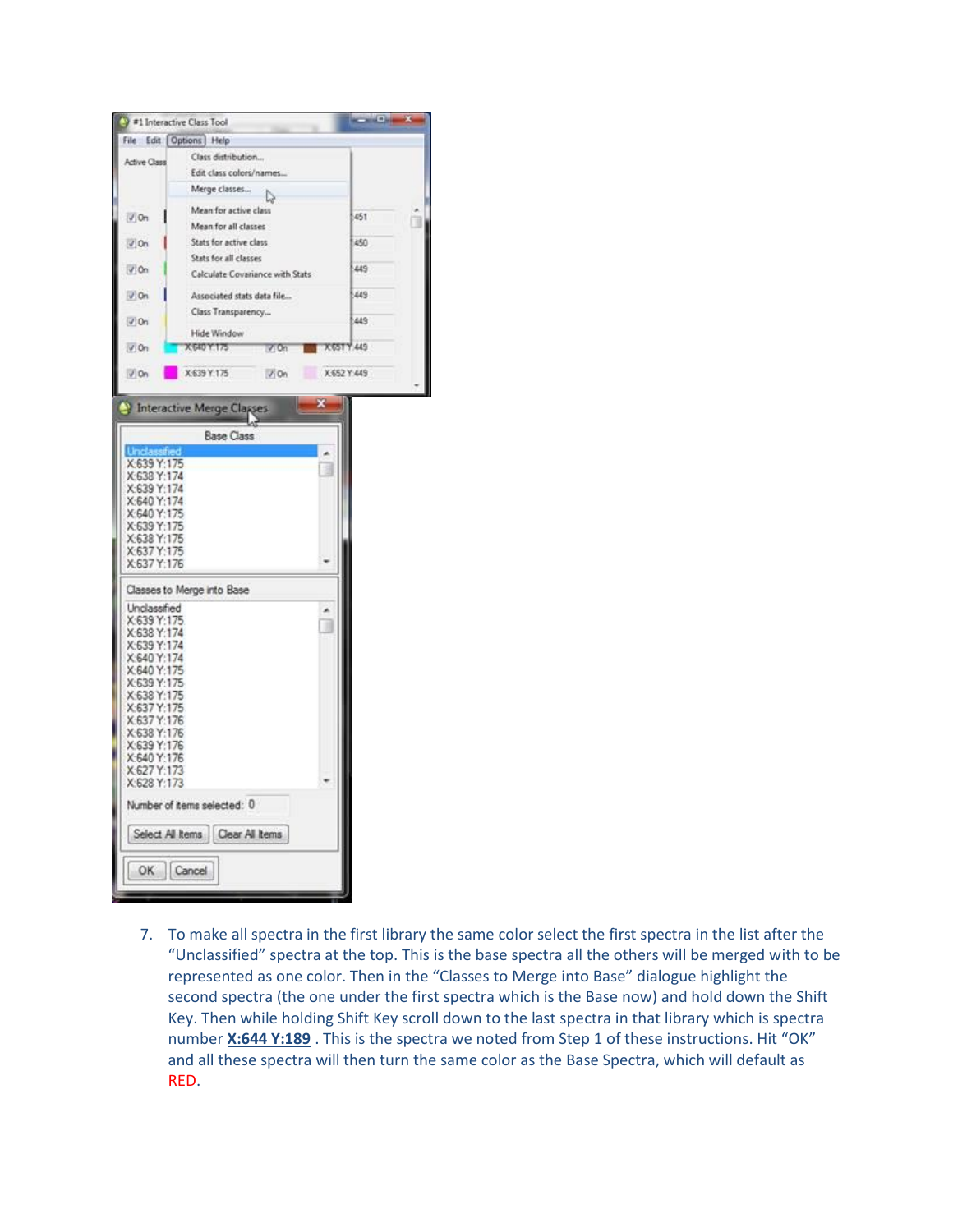

8. Now you will have to merge the spectra of the second library into one color. This will now be done for the second library you imported. In the "Interactive Class Tool" window select "Options" and then "Merge Classes". The "Interactive Merge Classes" window will open. In The "Base Class" dialogue window scroll down to the first spectra in the second library which we noted in Step 2 of these instructions as spectra **X:624 Y:482.** Select this spectra in the "Base Class" dialogue. Then while holding down the Shift Key select the second spectra in this library in the "Classes to Merge into Base" dialogue and scroll all the way down to the last spectra in the dialogue and click on it to highlight all of these. You can determine the second spectra in the list of the second library by choosing the one under the first spectra in the library. So in this example we see me select spectra **X:624 Y481** first in the "Classes to Merge into Base" dialogue.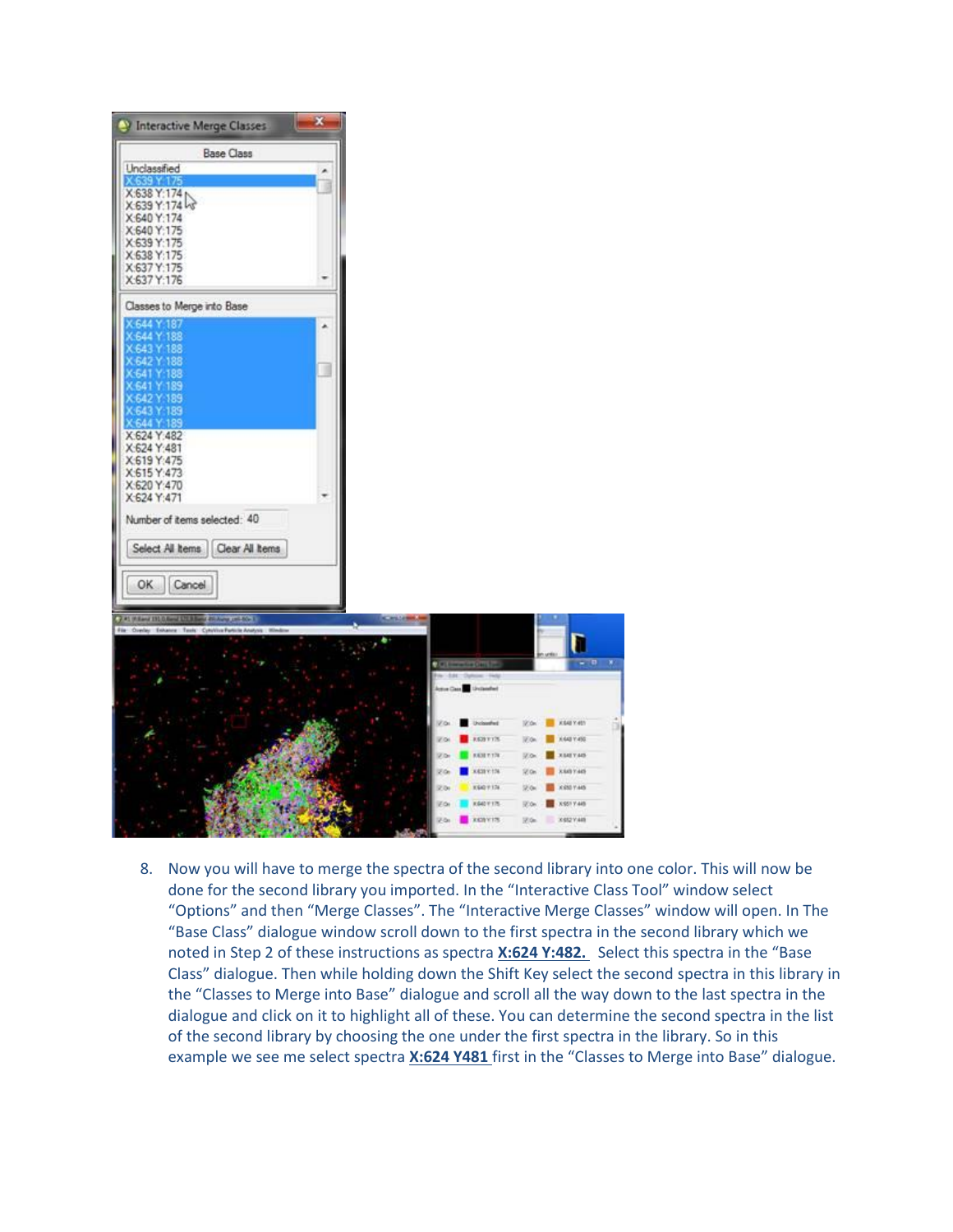| Interactive Merge Classes        | ×                      |  |  |  |  |  |
|----------------------------------|------------------------|--|--|--|--|--|
| <b>Base Class</b>                |                        |  |  |  |  |  |
| X:643 Y:188<br>X:642 Y:188       |                        |  |  |  |  |  |
| X:641 Y:188                      |                        |  |  |  |  |  |
| X:641 Y:189                      |                        |  |  |  |  |  |
| X:642 Y:189<br>X:643 Y:189       |                        |  |  |  |  |  |
| X:644 Y:189                      |                        |  |  |  |  |  |
|                                  |                        |  |  |  |  |  |
| X:624 Y:481<br>X-619 Y-475       | $\left  \cdot \right $ |  |  |  |  |  |
|                                  |                        |  |  |  |  |  |
| Classes to Merge into Base       |                        |  |  |  |  |  |
| X:641 Y:188                      |                        |  |  |  |  |  |
| X:641 Y:189<br>X:642 Y:189       |                        |  |  |  |  |  |
| X:643 Y:189                      |                        |  |  |  |  |  |
| X:644 Y:189                      |                        |  |  |  |  |  |
| X:624 Y:482<br>524 Y 48          |                        |  |  |  |  |  |
| K 619 Y 475                      |                        |  |  |  |  |  |
| K 615 Y 473                      |                        |  |  |  |  |  |
| C620 Y.470<br>K624 Y:471         |                        |  |  |  |  |  |
| K621 Y.476                       |                        |  |  |  |  |  |
| 617 Y 483                        |                        |  |  |  |  |  |
| K-613 Y-490<br><b>CE1RY 4R9</b>  |                        |  |  |  |  |  |
|                                  |                        |  |  |  |  |  |
| Number of items selected: 134    |                        |  |  |  |  |  |
| Select All kems   Clear All kems |                        |  |  |  |  |  |
| OK Cancel                        |                        |  |  |  |  |  |
|                                  |                        |  |  |  |  |  |



\*\* When you click to close the "Interactive Class Tool" window it will ask you if you want to accept the changes: Click "Yes" to save these color merges.